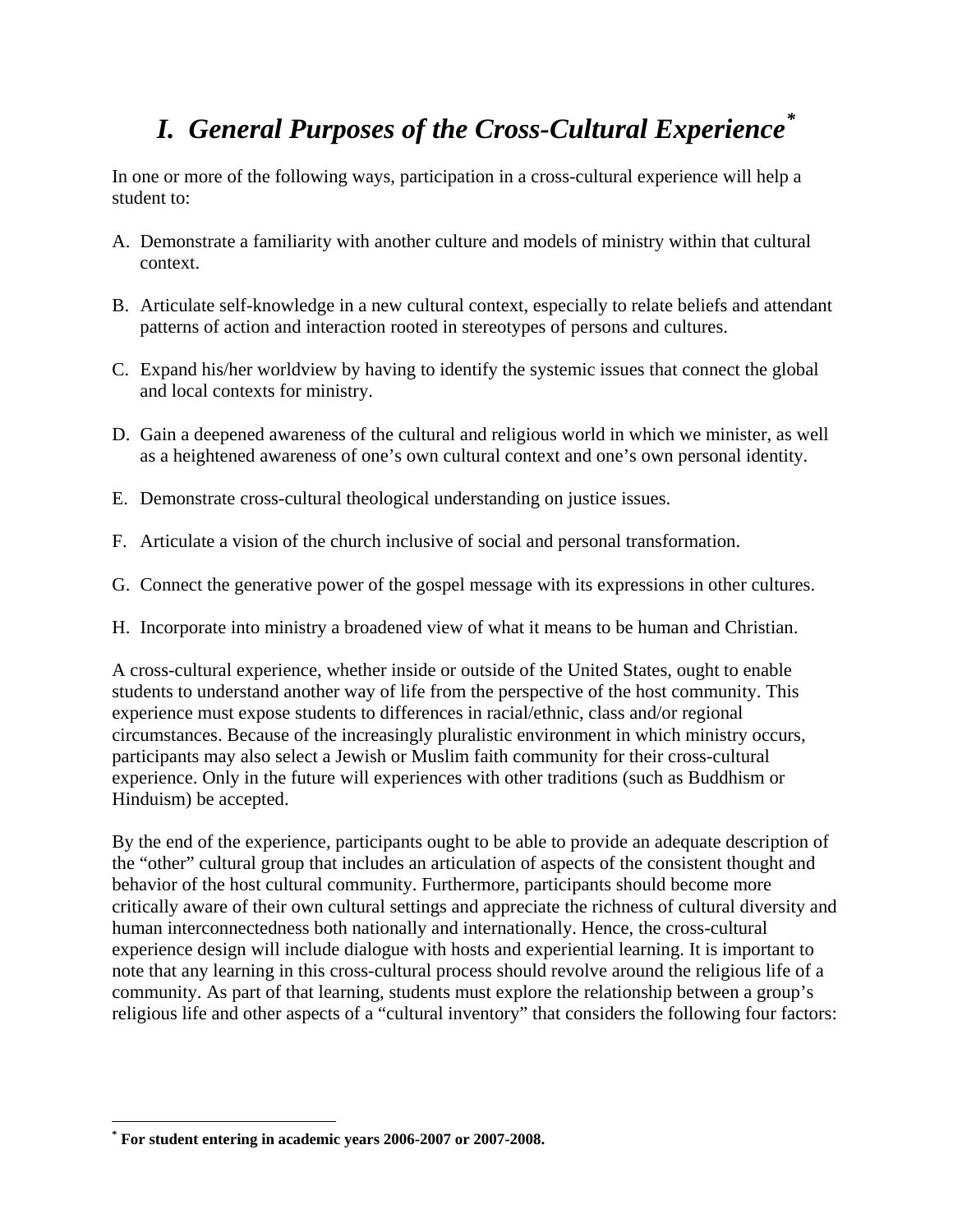Economic life: What are the characteristics of the system of production distribution and consumption? What patterns of ownership, capital, resources and decision-making are identifiable? Who owns? Who controls? Who pays? How does the economy produce group solidarity? How does it produce social conflict? What is the relationship between the local and global economy?

Social life: What are the patterns of social relationship and the demographic characteristics of the cultural context? Do people relate to each other in terms of race, class, ethnicity, age group, sex group, and so forth? What is the basis for inclusion/exclusion in social groups? What are the dominant social problems? What general outlook on life is held by different social groups?

Cultural life: What are the predominant values of the cultural group? What cultural themes manifest the group's consistent pattern of thought and behavior? Who influences the system of meaning out of which people live? What cultural knowledge are people using to generate behavior in their environment and organize a meaningful self-identity?

Political life: What is the relationship between political life and the system of beliefs constitutive of the local culture? How do people relate culture as a structure of meaning through which people construe their experience and politics as the context in which such structures unfold? What is the nature of political leadership? Who has a voice and decision-making power? What role does religion, the media and/or popular culture have on political life?

These considerations of facets of a community's religious life, the primary area of inquiry, will attempt to answers questions such as the following ones: What is the religious climate of the local group? Are categories of thought religious or secular? How does religion give expression to the cultural group's ultimate concern? Which religious symbols play a role in the construction of group and self-identity?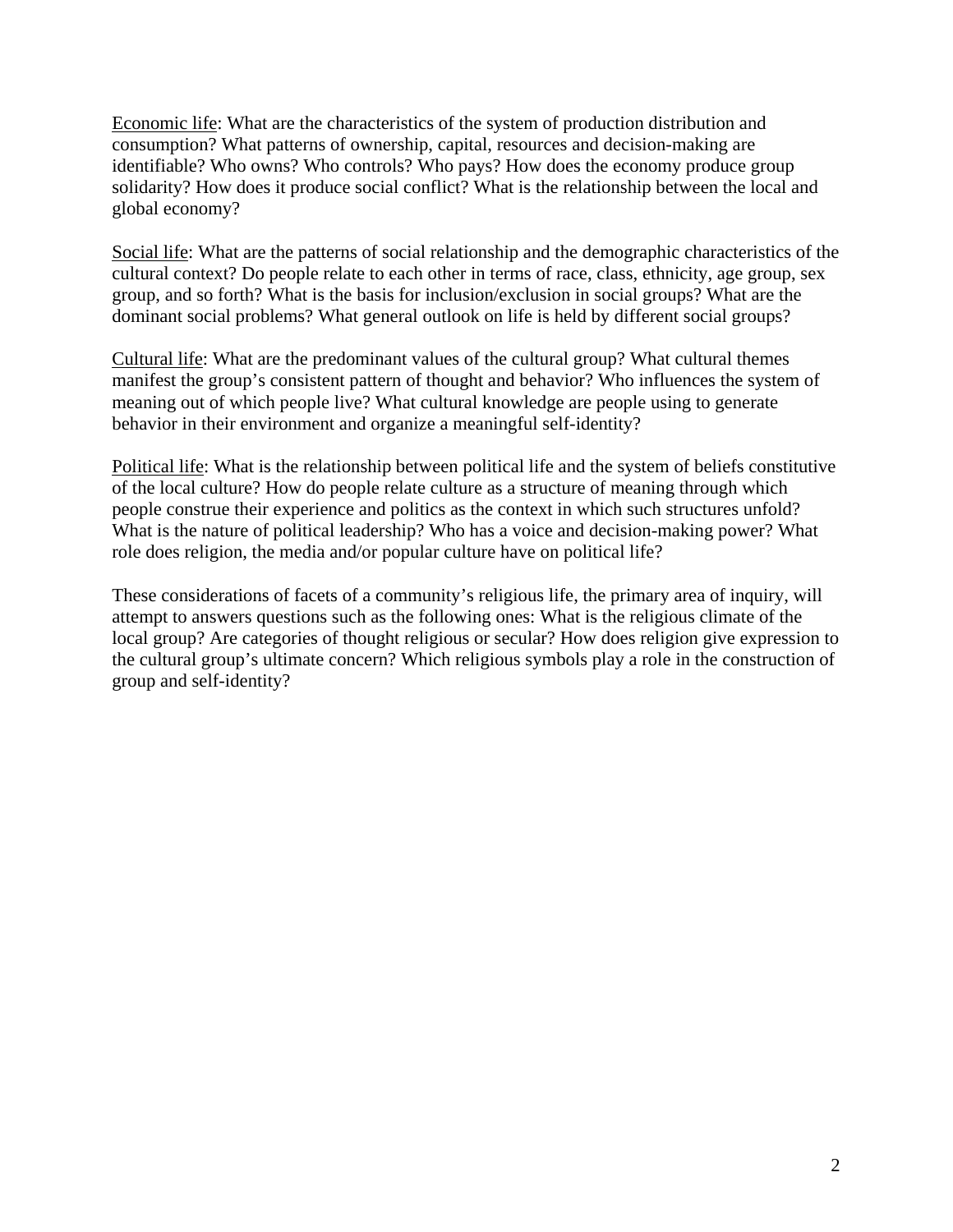#### *II. Proposal Content*

- A clear identification of the culture to be experienced, how this culture is cross-cultural for you, and why you want an in-depth experience there
- Proposed dates
- The name and contact information of a person in the culture who will serve as your "interpreter" of the experience
- A brief reading list that you have prepared to acquaint yourself with that cultural context and its history. The reading list must consist of two books (one of which may be a work of nonfiction such as a biographical exploration of the culture) and five recent and substantial articles that address different aspects of the cultural inventory. A film, representing the world view of a person or persons within that culture, may be substituted for one of the articles. Your list must be approved by the person directing your project or by the CITE committee.
- A clear description of your living arrangements, if relevant
- Detailed plans on how you will be exposed to the religious life of a community and the other aspects of a cultural inventory
- A plan for your time that includes the experiences, the persons, and the places to which you will be exposed
- Indication of how this experience will enrich and resource your current or future ministry.

Each student that must complete the requirement has to submit a proposal and, as described here, that requirement has both experiential and scholarly components. In other words, neither a conventional academic course nor an immersion experience alone will meet the requirement. The completed proposal form goes to the registrar's office for filing in the student folder prior to the experience.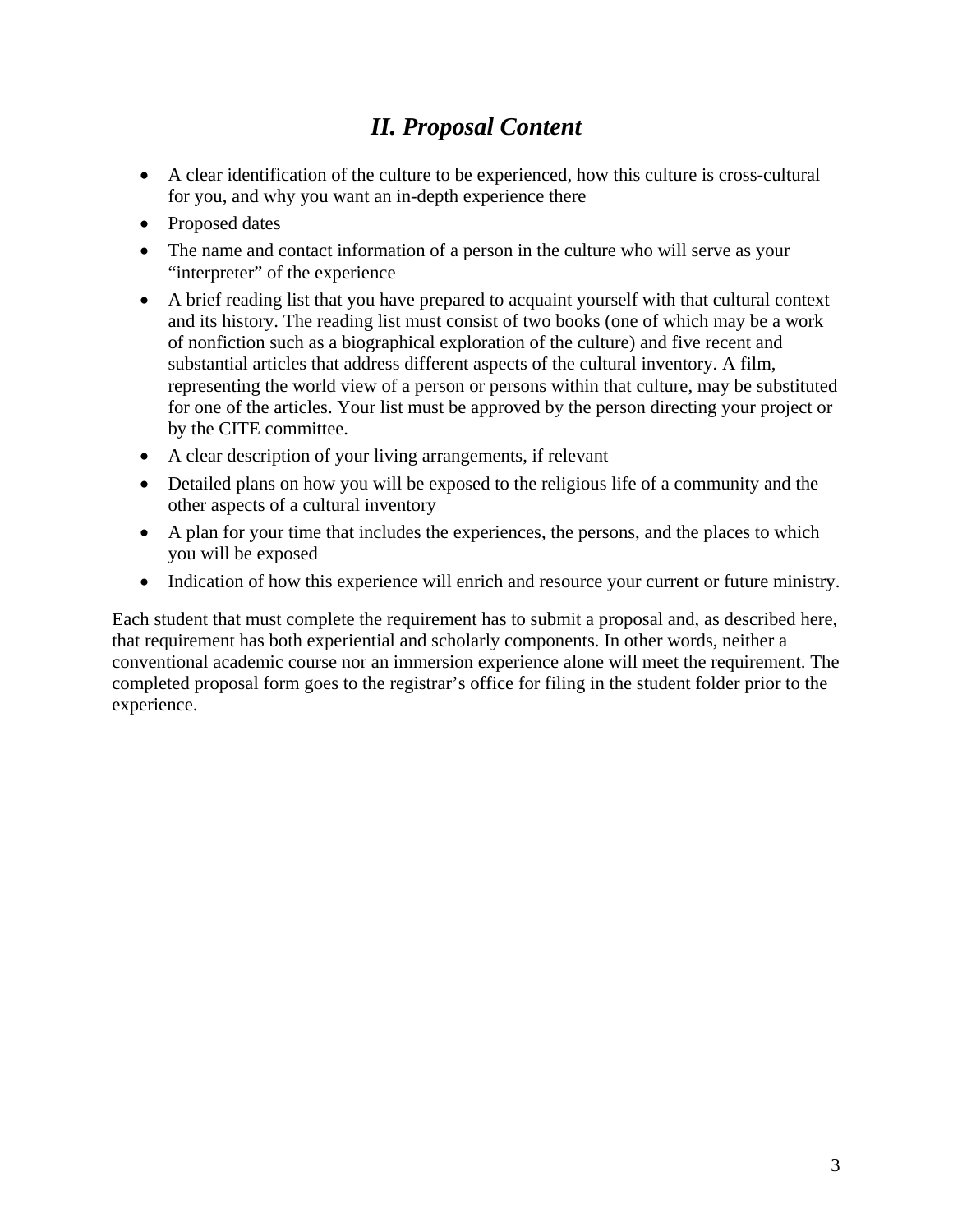

# *Cross-Cultural Proposal[\\*](#page-3-0)*

| Garrett e-mail address: Note of the state of the state of the state of the state of the state of the state of the state of the state of the state of the state of the state of the state of the state of the state of the stat | @garrett.edu |
|--------------------------------------------------------------------------------------------------------------------------------------------------------------------------------------------------------------------------------|--------------|
| Degree Program (circle): MA MDiv                                                                                                                                                                                               |              |
| Proposed place for Cross-Cultural Experience: ___________________________________                                                                                                                                              |              |
| Starting and ending dates of proposed cross-cultural experience: ________________                                                                                                                                              |              |
|                                                                                                                                                                                                                                |              |
|                                                                                                                                                                                                                                |              |
|                                                                                                                                                                                                                                |              |
| Brief summary of proposed cross-cultural experience:                                                                                                                                                                           |              |
|                                                                                                                                                                                                                                |              |
|                                                                                                                                                                                                                                |              |
|                                                                                                                                                                                                                                |              |
|                                                                                                                                                                                                                                |              |
|                                                                                                                                                                                                                                |              |
| <b>SIGNATURES:</b>                                                                                                                                                                                                             |              |
|                                                                                                                                                                                                                                |              |
|                                                                                                                                                                                                                                |              |
| (or CITE Committee Member)                                                                                                                                                                                                     |              |

<span id="page-3-0"></span> **\* For students entering in academic years 2006-2007 & 2007-2008.**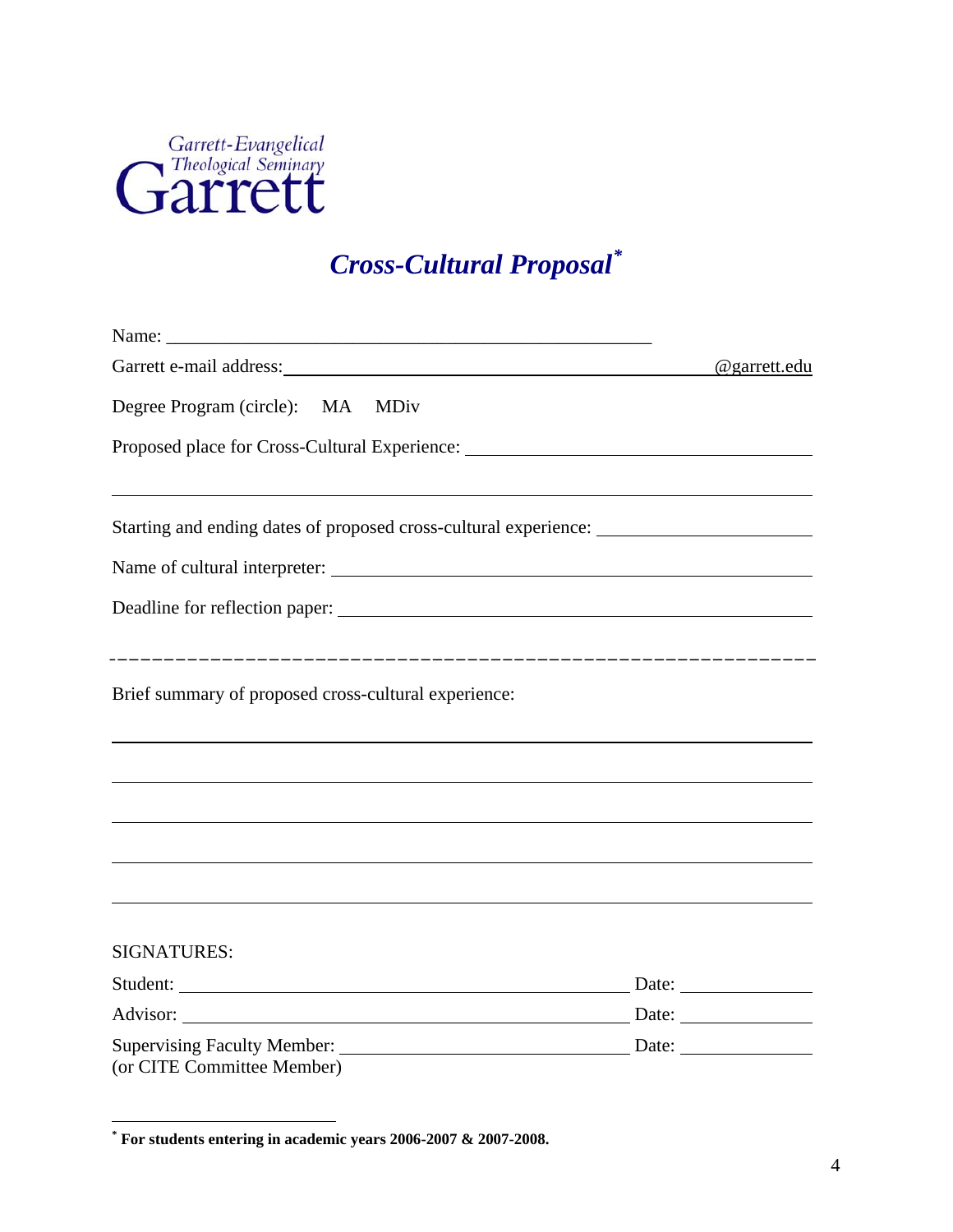**Return to the registrar's office to be filed in the student folder.** 

## *III. Cross-Cultural Experience Guidelines*

Because Garrett-Evangelical is preparing spiritual leaders for local churches in the United States as well as for the Church worldwide, we have a commitment to do theological education with religious pluralism and the global context in mind. The cross-cultural requirement is seen as integral to that education process.

- A. At a minimum, the cross-cultural experience must include the following elements:
	- 1. Appropriate reading to be done prior to the experience or as assigned in a course. These books and articles are identified by the student and approved by the person directing the project or the CITE committee
	- 2. An experiential component that exposes the student to the cultural setting during an approved period of time
	- 3. The participation of a cultural interpreter who can help the student to understand his/her experiences in that setting
	- 4. A theological reflection paper (12-15 double-spaced pages)
- B. The experiential component of the cross-cultural requirement can be met in one of the following ways:
	- 1. Field education site that is intentionally cross-cultural and addresses issues of pastoral formation
	- 2. An exchange program with an institution in a different cultural context (ideally for a semester)
	- 3. Independent study that includes an experiential component and opportunity for theological reflection. An intensive travel course may be used to complete the crosscultural requirement if it is part of an independent study that includes readings to be completed before the experience and conversations with a cultural interpreter during the experience.
	- 4. A regular course offering (for example, cross-cultural hermeneutics) that includes adequate exposure to a particular culture

 As part of a semester-long course offering or independent study, a student must have 10 experiences with the cultural environment, for a total of at least 30 contact hours. Such experiences should include exposure to a range of cultural practices such as worship, foods, and artistic expression. Such an experience must also include at least three conversations with the cultural interpreter during that same time period.

C. At the conclusion of the cross-cultural experience, each student will prepare an integrative paper (12-15 double-spaced pages) which presents the student's reflection on the experience from a theological perspective: scripture, doctrine, and Christian experience. Included in this reflection should be a discussion of the cultural inventory of your cross-cultural context (at least five of those pages). In addition, the ways in which you more clearly see yourself as a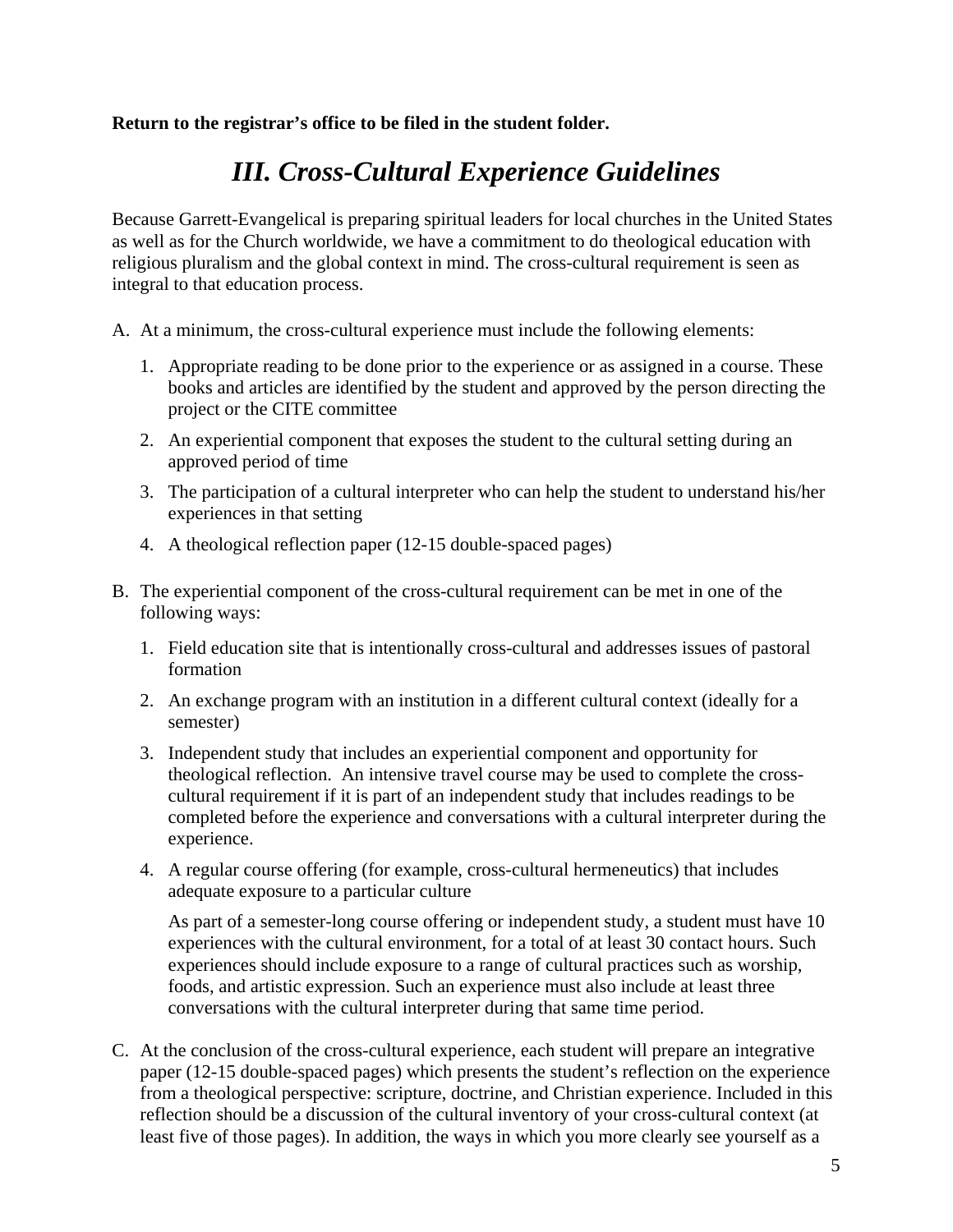person of your own culture should be addressed. Indicate the places in your selfunderstanding that were challenged by this experience. How has your understanding of The Gospel been changed or broadened by this experience? The paper must also include references to the reading done prior to the experience and insights gained from conversations with the cultural interpreter.

 The student will submit the reflection paper to the faculty member involved with the project. More specifically, if the cross-cultural experience is done as part of a regular course offering or an independent study the faculty member teaching the course or directing the study will read the paper. If the experience is within a field education assignment, a person from the field education office is responsible for reading the paper. Under any other circumstances, the student's faculty advisor will receive the paper. After reviewing the paper, the faculty member will sign the "Cross-Cultural Requirement" form and submit it to the Registrar's office.